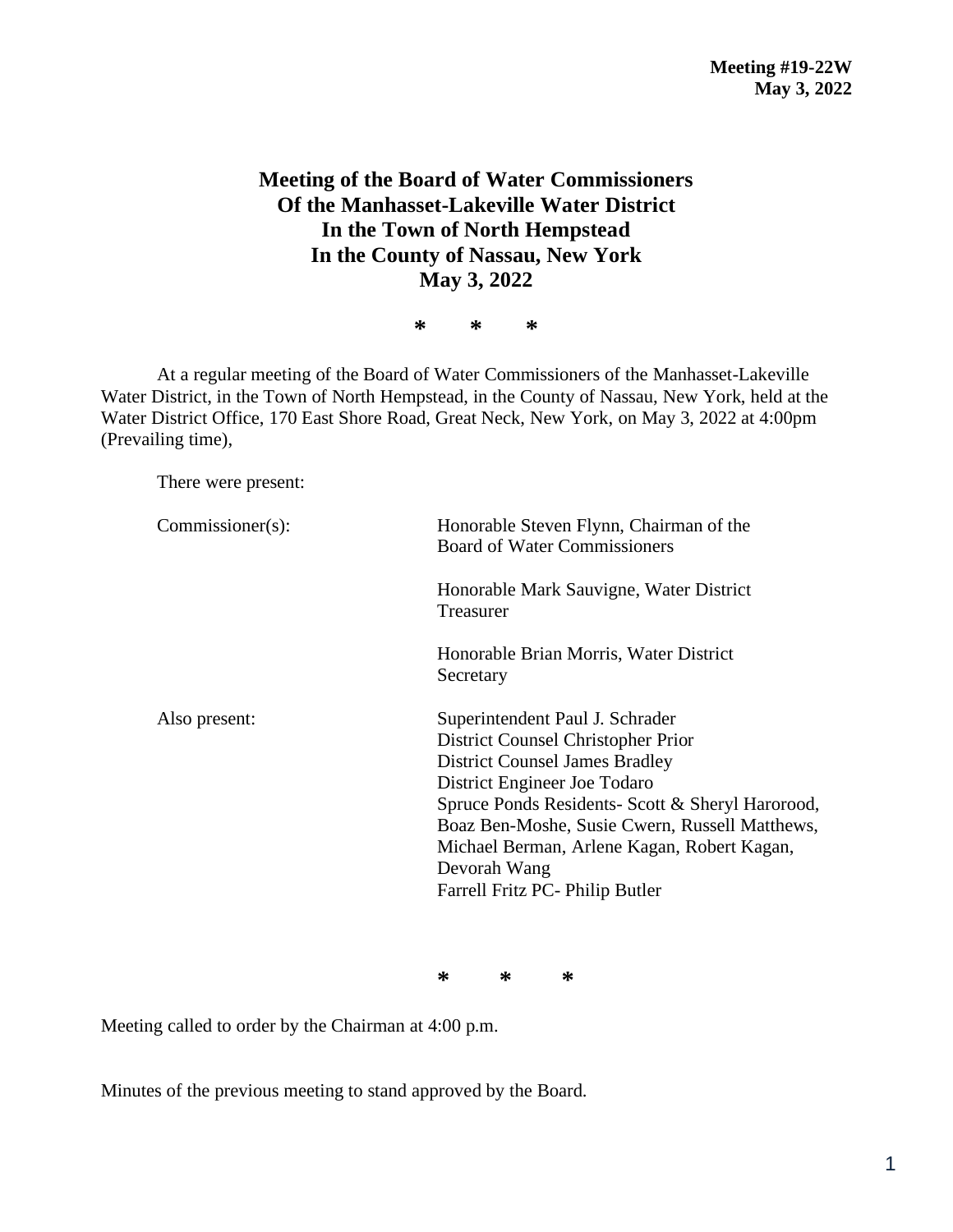The Spruce Pond Residents and their counsel discussed construction concerns at the Spruce Pond Well with MLWD Board of Commissioners, superintendent, legal counsel and engineer no action taken.

Superintendent Schrader provided documentation with the activities of the Water District for the current week. General discussions were held relating to the operation of the District as follows. Discussions were held on each project.

| <b>Munsey Tank</b>            | Village of Flower Hill application next.                                     |  |  |
|-------------------------------|------------------------------------------------------------------------------|--|--|
| Vepo Crossconnex              | 728 tests YTD                                                                |  |  |
| Shelter Rock #1 and #2        | Award notice sent to Wire to Water. East End Contract signing tonight.       |  |  |
| Searingtown                   | AOP in design. GAC vessels on order from TIGG.                               |  |  |
| 251 Searingtown (Toll Bros)   | Letter requesting additional funding. No change.                             |  |  |
| <b>IU Willets</b>             | Plant being brought back online. Leak in one vessel to be addressed by TIGG. |  |  |
| T-Mobile                      | New draft amendment for review. No change.                                   |  |  |
| <b>Continental Water Main</b> | Araz to file for permit?                                                     |  |  |
| Eden Well Rehabilitation      | Pump Installation next?                                                      |  |  |
| Spruce Pond Well              | Contract signing next. Spruce Ponds tonight.                                 |  |  |
| Jayson, Nassau, & Tobin       | Engineering underway.                                                        |  |  |
| <b>Water Mains</b>            |                                                                              |  |  |
| <b>Water Servicer Trainee</b> | Awaiting NCCSC approval applicant. Seasonal help.                            |  |  |
| AWQR                          | Ready for mail.                                                              |  |  |
| 2021 NYSDEC Conservation      | submitted April 28, 2022                                                     |  |  |
| Report                        |                                                                              |  |  |
| 1,4 Dioxane Litigation        | Depositions scheduled for May17, 2022                                        |  |  |
| Core & Main                   | Contract for counter signature                                               |  |  |

Commissioner Flynn made a motion to go into an Executive Session at 3:30 pm. All in favor.

The adoption of the foregoing Resolution (#W101-22) was duly put to a vote on roll call, which resulted as follows:

Ayes: Commissioner Flynn, Commissioner Sauvigne, Commissioner Morris Nays: None

Commissioner Flynn made motion that the Board terminate the Executive Session and return to regular session at 4:15 pm. Pending Litigation. No action taken.

The adoption of the foregoing Resolution (#W102-22) was duly put to a vote on roll call, which resulted as follows:

Ayes: Commissioner Flynn, Commissioner Sauvigne, Commissioner Morris Nays: None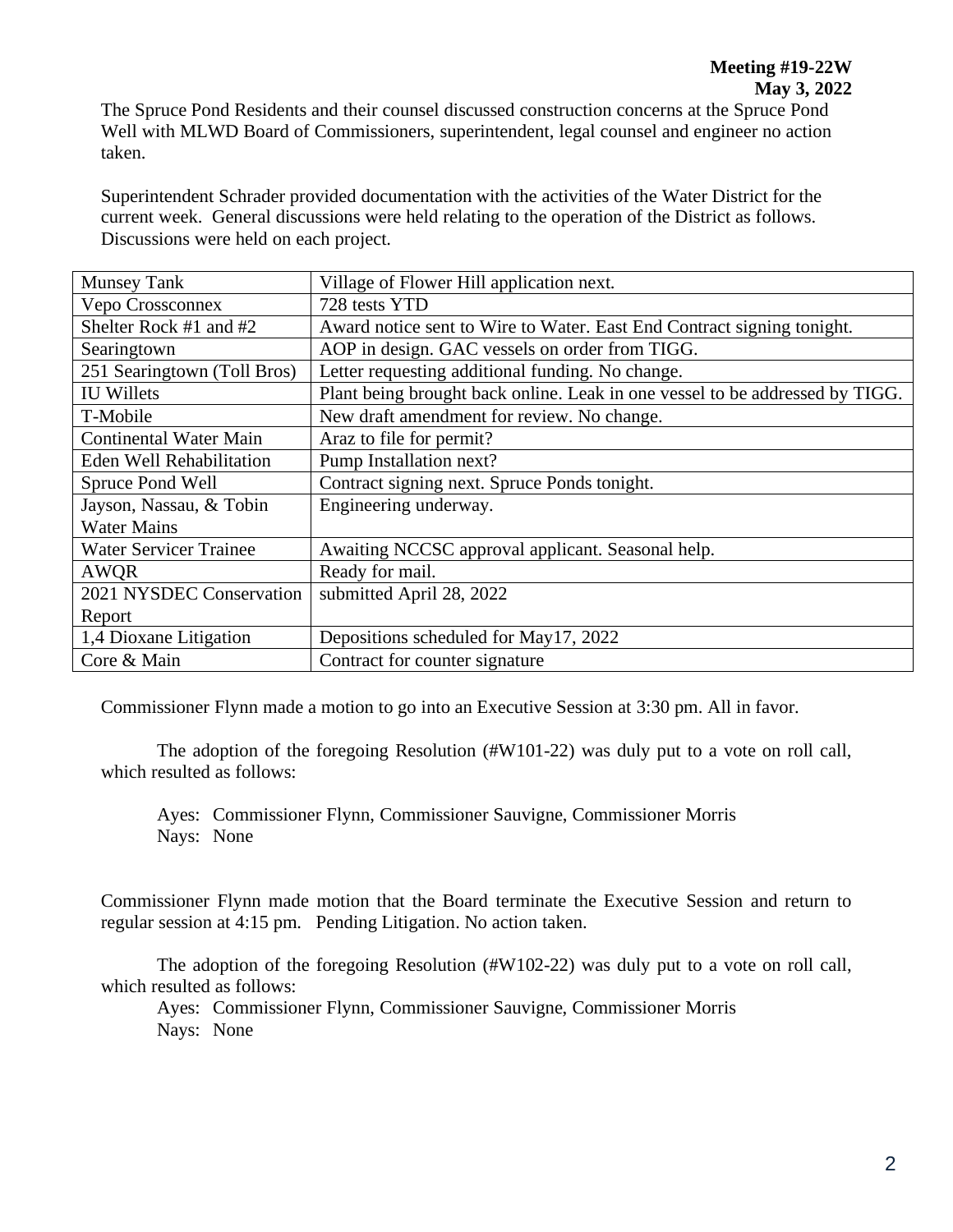## **Meeting #19-22W May 3, 2022 RESOLUTION OF THE MANHASSET-LAKEVILLE WATER DISTRICT RELATING TO APPROVAL OF CHECKS ORGANIZATION NUMBER 1**

To the Treasurer:

 I certify that the vouchers on the submitted check register were audited by the Board of Commissioners of the Manhasset-Lakeville WATER District on 5/03/22 and are allowed in the amounts shown. You are hereby authorized and directed to pay to each of the claimants the amount indicated on the opposite of his name.

Commissioner Morris Date: 5/03/22 Manhasset-Lakeville Water District

Commissioner Sauvigne proposed the following motion, seconded by Commissioner Flynn

 WHEREAS the purchases for goods and services identified and presented to the Board of Commissioners this date, 5/03/22, have been found to be properly acknowledged as received or due, and have been audited according to the tenets of Town Law §176 (4a) and in compliance with the Procurement Policy of the Manhasset-Lakeville WATER District and,

 WHEREAS, the audit of claims by the Board of Commissioners is a deliberate process to determine that the proposed payment is proper and just and satisfies the following criteria:

The proposed payment is for a valid and legal purpose. The obligation was incurred by an authorized official. The goods or commodities for which payment is claimed were actually rendered. The obligation does not exceed the available appropriation. The claim is in proper form; it is mathematically correct; it meets legal requirements; it does not include any charges for taxes from which the organization is exempt; it includes discounts to which the organization is entitled it does not include charges previously claimed and paid; and it is in agreement with an attached invoice.

NOW, THEREFORE, it is hereby

 RESOLVED to approve payment to the vendors identified on Check Number 11497 Thru Check Number 11510 this date.

 The adoption of the foregoing Resolution (#W103-22) was duly put to a vote on roll call, which resulted as follows:

Ayes: Commissioner Morris, Commissioner Sauvigne, Commissioner Flynn Nays: None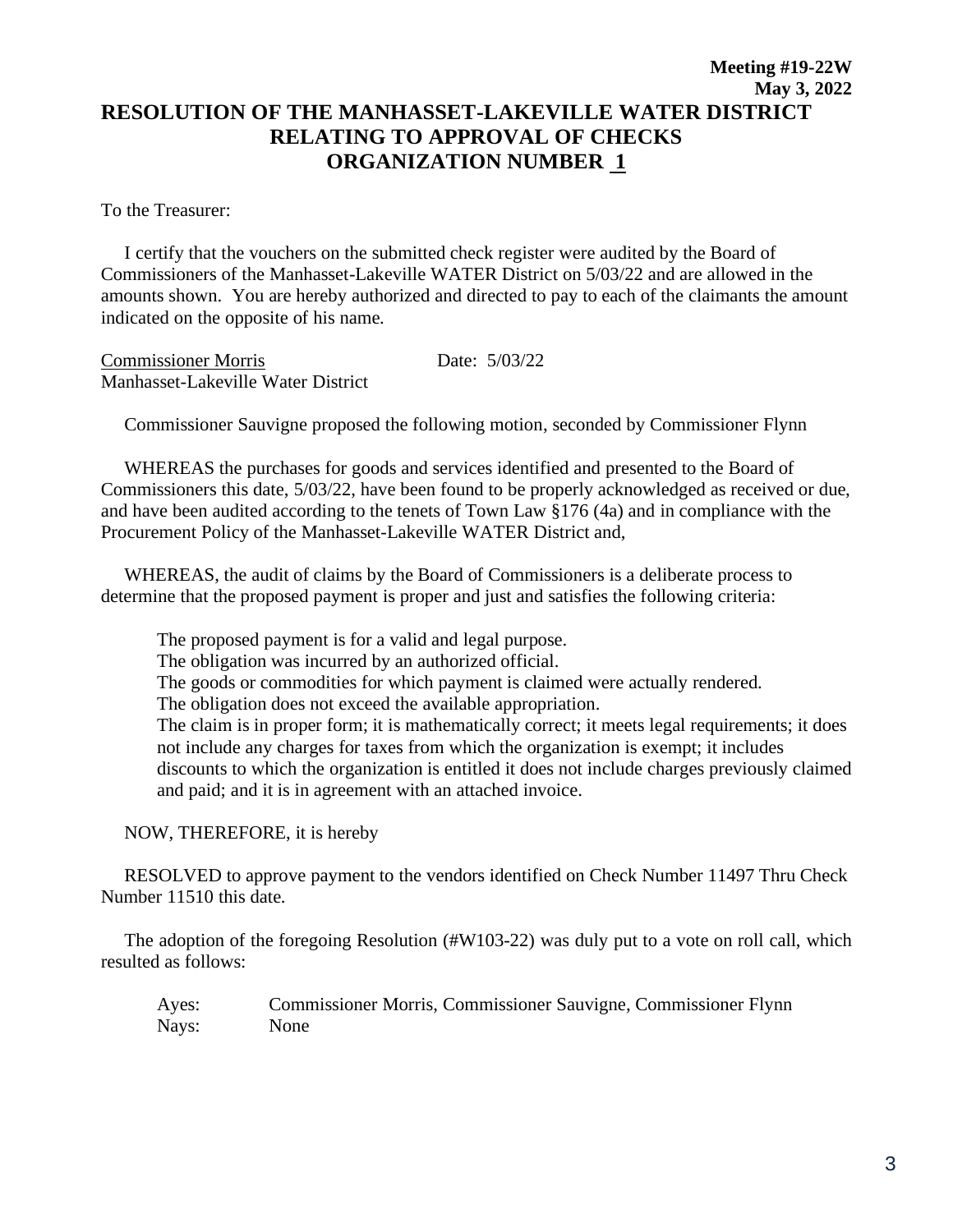## **Meeting #19-22W May 3, 2022 RESOLUTION OF THE MANHASSET-LAKEVILLE WATER DISTRICT RELATING TO APPROVAL OF EXPENDITURES**

Commissioner Morris proposed the following motion, seconded by Commissioner Sauvigne

WHEREAS, the purchase of goods and services identified and presented to the Board of Commissioners this date, 5/03/2022 have been found to be properly acknowledged as requested expenditures, according to the Procurement Policy of the Manhasset-Lakeville Water District,

NOW, THEREFORE, it is hereby

RESOLVED to approve purchase to the vendors identified on Board of Commissioners Expenditure Request form submitted to the Board by the Superintendent as follows:

| <b>VENDOR</b>       | <b>DESCRIPTION</b>                  | <b>AMOUNT</b> | <b>BUDGET</b><br><b>NUMBER</b> | <b>PURCHASE</b><br><b>SUPPORT</b> |
|---------------------|-------------------------------------|---------------|--------------------------------|-----------------------------------|
| <b>Upstate Leak</b> | <b>Additional services</b>          | \$2,000.00    | 8340.475.E                     | <b>Change Order</b>               |
| Detection           |                                     |               |                                |                                   |
| Bancker             | VOPH Hydrant Replacement            | \$22,547.18   | 8310.300.0                     | <b>Change Order</b>               |
| Construction        | Change Orders, additional hydrant,  |               |                                |                                   |
|                     | broken valve replacement, water     |               |                                |                                   |
|                     | services relocate, and restoration. |               |                                |                                   |
|                     | TOT. AMT. REQ.                      | \$24,547.18   |                                |                                   |

Approval of Expenditures:

The adoption of the foregoing Resolution (#W104-22) was duly put to a vote on roll call, which resulted as follows:

Ayes: Commissioner Flynn, Commissioner Sauvigne, Commissioner Morris Nays: None

There was no board correspondence.

Meeting adjourned at 5:30 p.m. I hereby certify the aforementioned is a true and exact copy of the Minutes of Meeting held on May 3, 2022.

Brian Morris, Secretary

\_\_\_\_\_\_\_\_\_\_\_\_\_\_\_\_\_\_\_\_\_\_\_\_\_\_\_\_\_\_\_\_\_\_\_

:ap